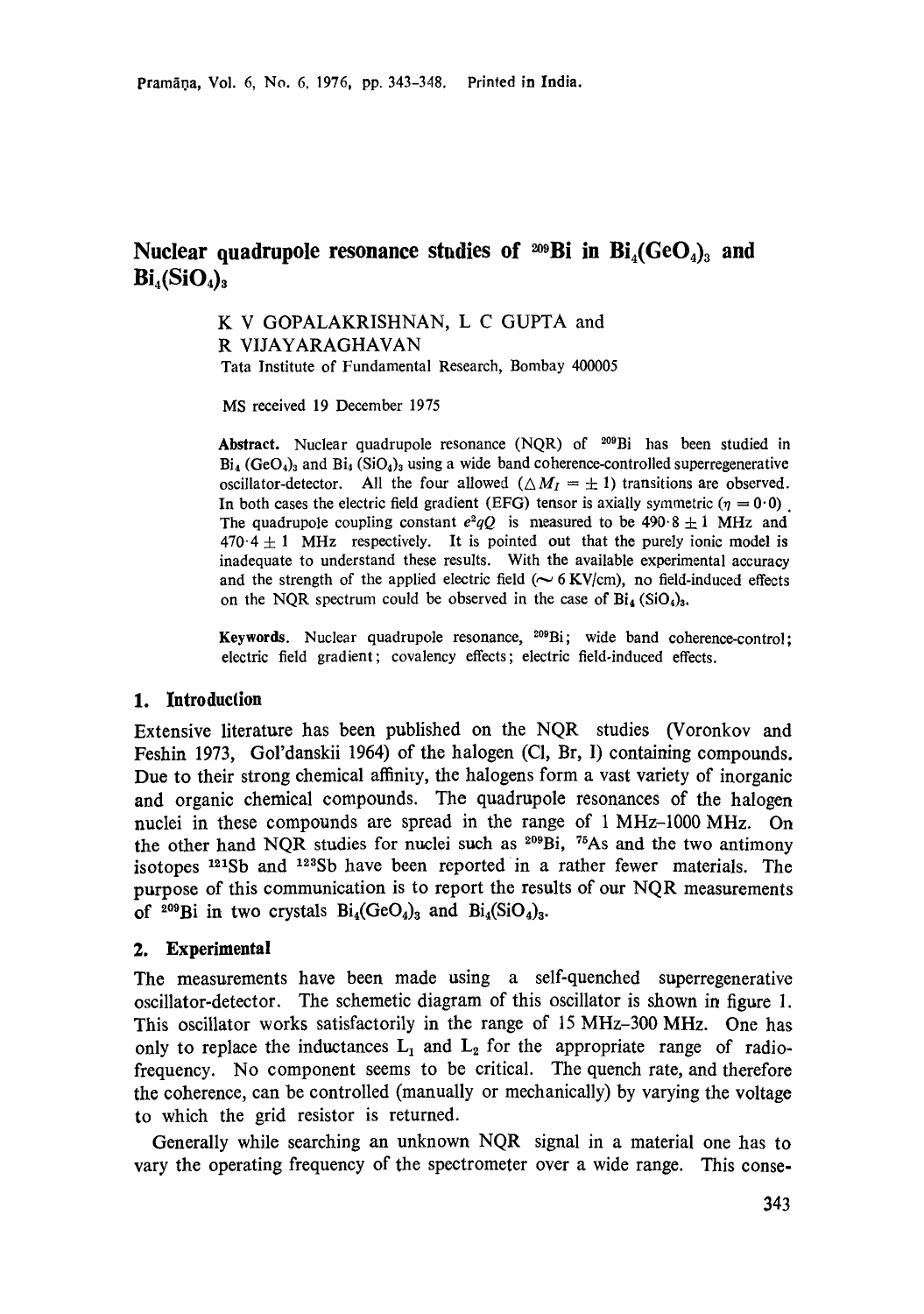

Figure 1 Self-quenched superregenerative oscillator-detector working range of 15 MHz-300 MHz. in the

 $C =$  Hammerlund HFD 15 x (3.8-16 pf)

 $L_1 =$  Sample Coil

 $L_2 = Ohmite$  choke suitable for the desired range of frequency

quently varies the coherence and thereby affects the sensitivity of the spectrometer. During the course of such experiments, it is therefore helpful to control the coherence automatically so that the instrument maintains a uniform sensitivity.

The spectrometer used in these measurements employs a feed-back loop for this purpose. The principle of the automatic wide band coherence control is as follows: Initially the coherence is set at a convenient level. The noise output of the oscillator-detector is rectified and converted into a dc voltage. This de voltage is then compared with a fixed reference dc potential. Any variation of the coherence due to the change in the operating frequency (while searching an unknown resonance) results in the variation of the noise level which had been set originally. This generates an error signal, which by means of a servo-amplifier, tends to neutralize any variation in the noise level. This kind of instrument had been reported earlier by Peterson and Bridenbaugh (1964). They, however, did not give the details of the servo-amplifier. The complete schematics of the servosystem used in our spectrometer can be had on request from the authors.

Working of the wide band coherence-control is best illustrated with an example. The NQR signals of the two bromine isotopes, <sup>79</sup>Br and <sup>81</sup>Br, in NaBrO<sub>3</sub> occur at 178.0 MHz and 149.3 MHz respectively (Schawlow 1954) at room temperature. Figure 2 a shows the NQR signal of  $B^8Br$  isotope. Here the servo-system has not been put in operation. It is easily seen that a large variation of the noise level takes place as the frequency of the spectrometer increases; the total variation of the frequency shown in this figure is about 7 MHz. On the other hand, once the servo-system is put in operation, the noise level is maintained at a constant and steady level. The two bromine resonances, which are apart by about 30 MHz are observed with almost constant noise level as shown in figure  $2 b$ . This clearly demonstrates the working of our servo-system as well as its utility in the NQR studies.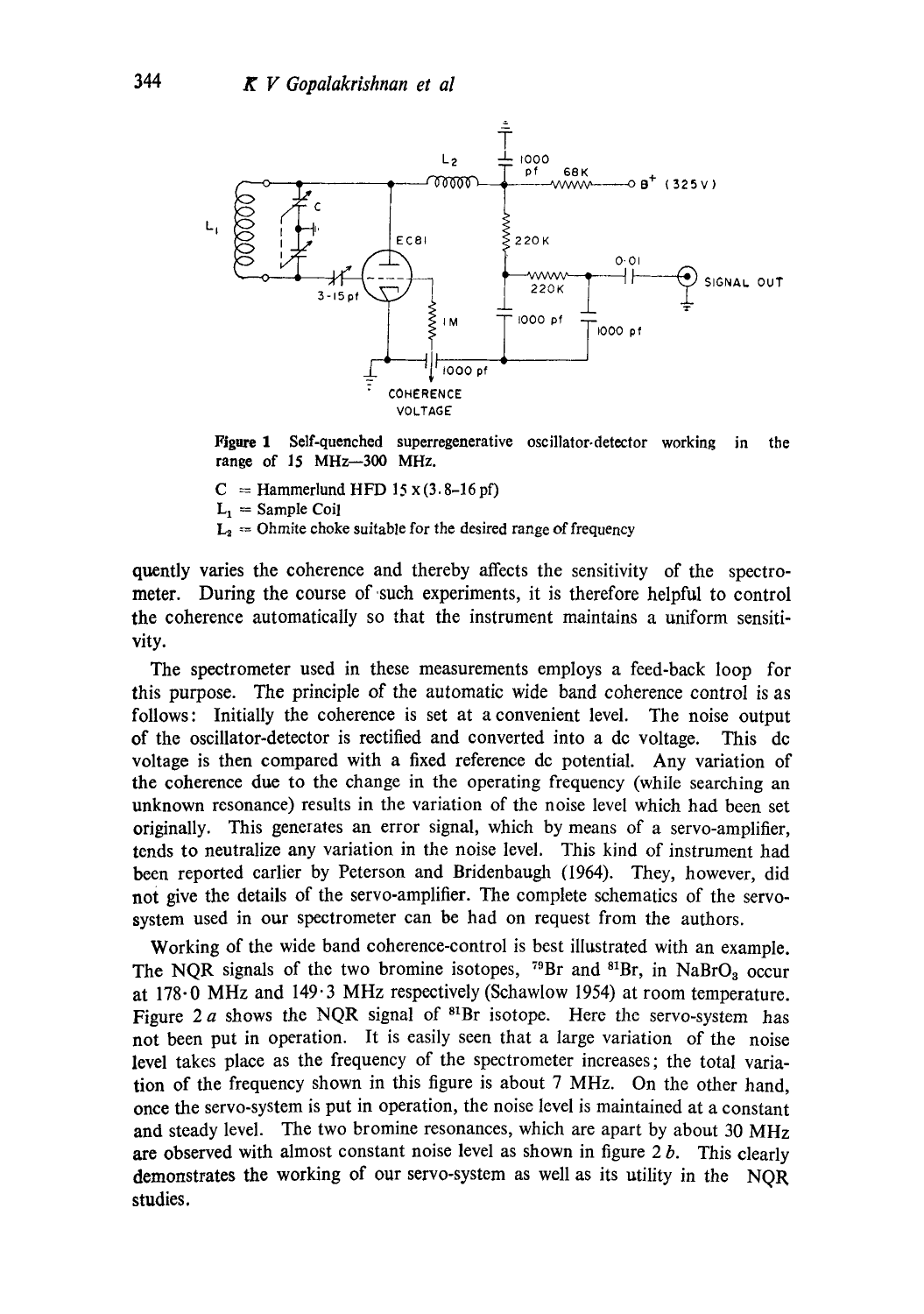

**Figure** 2. An illustration of the working of the servo amplifier (see text).

The frequencies are measured by introducing radio frequency electromagnetic radiation from an external standard signal generator into the superregenerative oscillator-detector. Due to the interference of the side-band responses with the main resonance, the accuracy to determine the resonance frequencies is rather limited. The crystals used in these measurements were gifted to us by W Rehwald of RCA, Zurich.

#### **3. Results and discussion**

The electric quadrupole interaction Hamiltonian  $H_{\varphi}$ , in the principal frame of reference of the EFG at the site of nucleus of interest, is given by (Abragam 1961)

$$
H_{\varphi} = A \left[ 3I_{z}^{2} - I(I+1) + \frac{1}{2} \eta \left( I_{+}^{2} + I_{-}^{2} \right) \right]
$$

where as usual  $A = e^2 qQ/4I(2I-1)$ ,  $\eta$  is the asymmetry parameter of the EFG and I is the nuclear spin. Also *eq* is the magntide of the major principal component of the EFG tensor and  $eQ$  is the electric quadrupole moment of the nucleus. In the case of <sup>209</sup>Bi-nucleus ( $I = 9/2$ ), one expects four allowed NQR transitions with  $\triangle M_1 = \pm 1$ , namely,  $1/2 \rightarrow 3/2$ ,  $3/2 \rightarrow 5/2$ ,  $5/2 \rightarrow 7/2$ ,  $7/2 \rightarrow 9/2$ . Table 1 summarizes the results of these measurements. Figure 3 shows the resonance line corresponding to the transition  $7/2 \rightarrow 9/2$  in both the cases. The side-band interference can be seen clearly. It turns out that the frequencies of the four transitions may be expressed as  $v_{\mathbf{Q}}$ ,  $2v_{\mathbf{Q}}$ ,  $3v_{\mathbf{Q}}$  and  $4v_{\mathbf{Q}}$  with  $v_{\mathbf{Q}} = 3e^2 qQ/2I(2I-1)h$ . This implies that in  $H_{\mathcal{Q}}$ ,  $\eta = 0$  and thus the EFG at the bismuth nucleus is axially symmetric.

Now the two crystals belong to the cubic space group  $\overline{143}$  d and have four molecules in a unit cell. All the sixteen bismuth atoms occupy a sixteen-fold special position and are related by the symmetry operations of the crystal structure (Wyckoff 1968). This is why precisely only one set of four NQR transitions is observed. Further the point symmetry at the bismuth site is '3' and thus  $\eta = 0$  is consistent with the crystal structure considerations,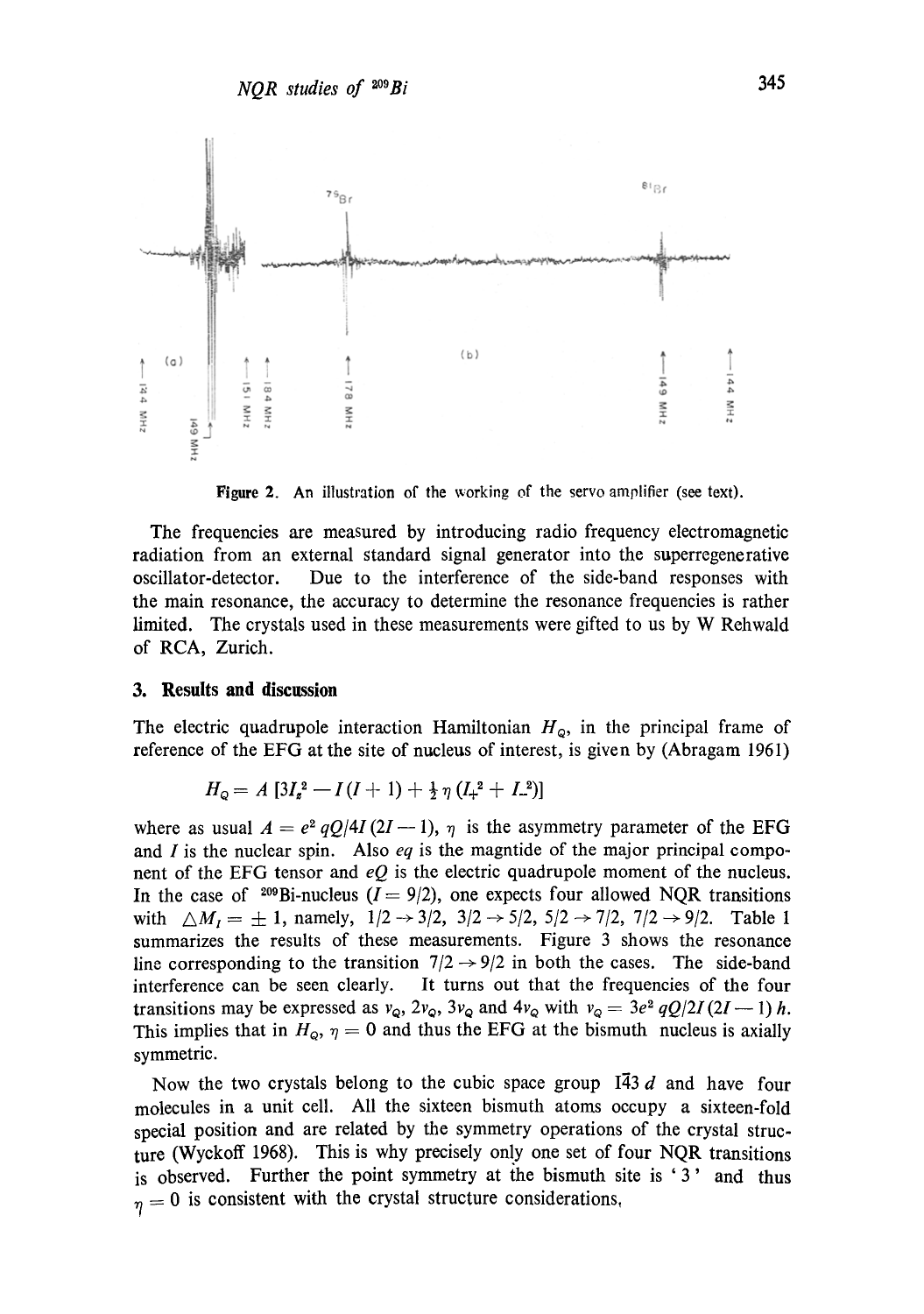wl,,

Table 1. Frequencies (in MHz) of the four allowed  $209Bi$  NQR transitions in two crystals  $Bi_4$  (GeO<sub>4</sub>)<sub>3</sub> and  $Bi_4$  (SiO<sub>4</sub>)<sub>3</sub>.

| Sample                                        | $1/2 \rightarrow 3/2$ | $3/2 \rightarrow 5/2$ | $5/2 \rightarrow 7/2$ | $7/2 \rightarrow 9/2$ | $e^3 a = Q$       |
|-----------------------------------------------|-----------------------|-----------------------|-----------------------|-----------------------|-------------------|
| $Bi4 (GeO4)3$                                 | $20.4 + 0.05$         | $40.6 + 0.1$          | $61.4 + 0.1$          | $81.8 + 0.1$          | $490.8 + 1$       |
| $\operatorname{Bi}_4(\operatorname{SiO}_4)$ , | $19.6 + 0.05$         | $39.2 + 0.1$          | $59.0 + 0.1$          | $78.4 + 0.1$          | $470 \cdot 4 + 1$ |



Figure 3. <sup>209</sup>Bi.NQR signals of the  $7/2 \rightarrow 9/2$  transition in Bi<sub>4</sub>(SiO<sub>1</sub>)<sub>3</sub> and  $Bi_4(GeO_4)_3$ .

It is to be pointed out that in principle for nuclei with  $I \geq 2$  the next higher multipole interaction, the hexadecapole interaction, also should be added to  $H_{\varphi}$ . In literature, evidence has been reported (Wang 1955) as to the observation of the effects, though very small, arising due to this term. In our case, if these interactions did exist, we should have observed the resonances with unequal frequency intervals. However, in these studies, any two neighbouring transitions are separated by  $v_{\mathbf{Q}}$ . The deviations, if any, from this constant frequency separation are within the experimental errors and thus no definite conclusion can be drawn as to the observation of these effects.

Brinkman and Denison (1973) have measured the nuclear quadrupole interaction of <sup>209</sup>Bi in these crystals by studying the rotation pattern of NMR spectra,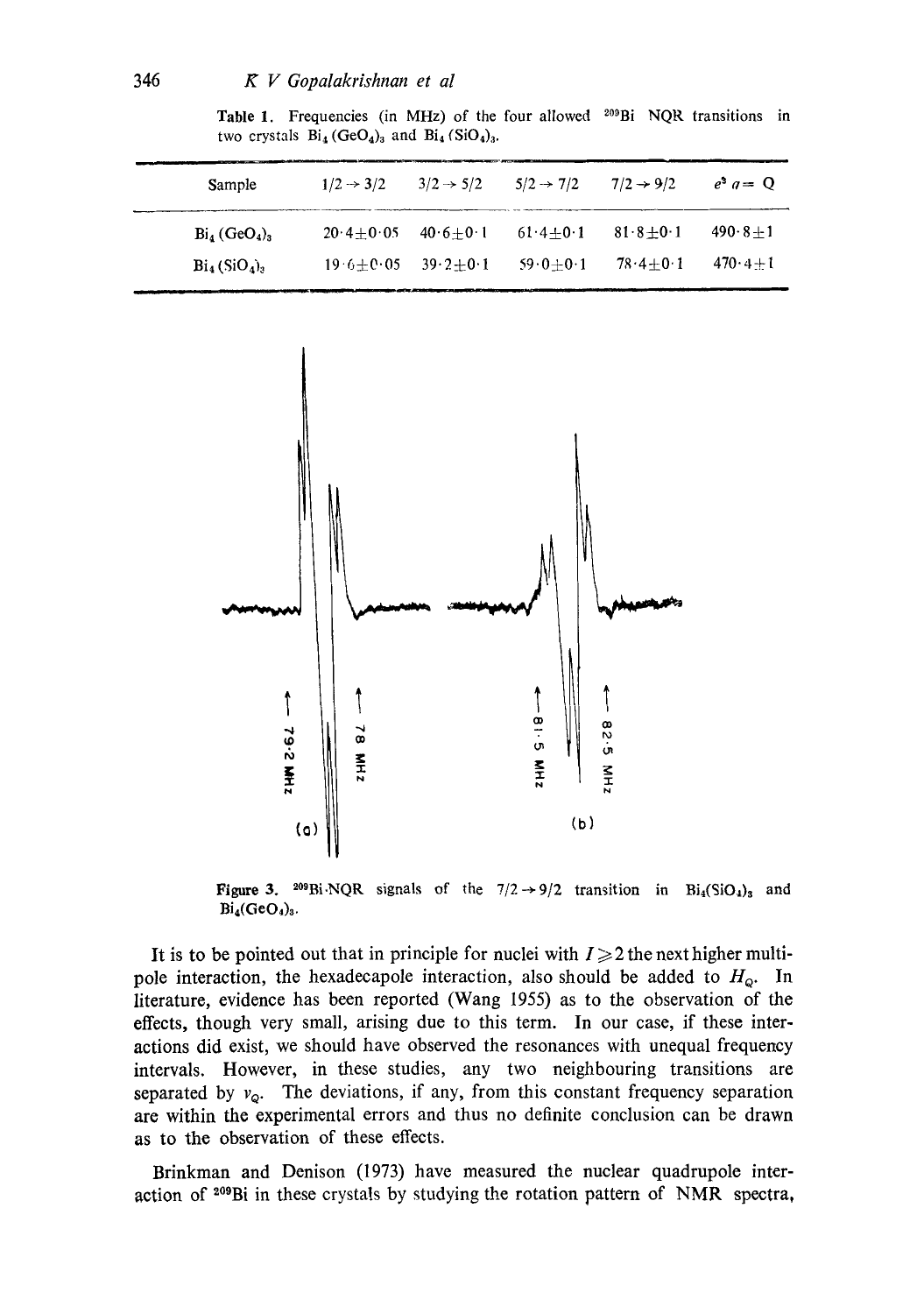The magnitudes of  $e^2qQ$  of <sup>209</sup>Bi in the two cases as reported here are in very good agreement with those obtained by them. They have, however, erroneously stated that a naive ionic model can account for the small difference in the values of  $e^2qQ$  in these two materials. The lattice constant of the cubic unit cell of  $Bi_4$  (GeO<sub>4</sub>)<sub>3</sub> and  $Bi_4$  (SiO<sub>4</sub>)<sub>3</sub> is,  $a = 10.527$  Å and 10.300 Å respectively (Wyckoff 1968). Thus according to the ionic model, the silicon compound, with a smaller lattice constant, must have larger value of  $e^2qQ$ . This is in striking contrast with experimental observations. In fact, these observations strongly suggest that in these cases a purely ionic model woud be inadequate altogether and therefore no attempt was made to calculate  $e^2qQ$  using a point charge model. The results can be understood by realizing that the Si-O distance in  $Bi_4(SiO_4)$  is 1.63 Å which is to be found in other silicates as well (Pauling 1960). Thus one expects covalency effects in this material of magnitudes similar to those in other silicates. According to Pauling (1960) the effective charge on Si atom in silicates is  $+1.06e$  which is far from  $+4e$  as suggested by purely ionic considerations. This effective charge on germanium may not be the same as that on silicon. This is why the ionic model fails to predict even qualitatively the relative magnitudes of  $e^2qQ$  of <sup>209</sup>Bi in these two crystals.

These crystals are piezoelectric and do not have a centre of symmetry. Thus it was of considerable interest to see the shift (or the broadening) of the resonance line due to an applied electric field. Gold electrodes were vacuum-deposited on the two opposite (100) faces of the  $Bi_4$  (SiO<sub>4</sub>)<sub>3</sub> crystal. An electric field with strength  $\sim$  6 KV/cm was applied along [100] direction. No measurable effect was observed. Attempts are in progress to generate fields of higher strength in order to observe these effects. The other crystal,  $Bi_4$  (GeO<sub>4</sub>)<sub>3</sub>, had an irregular shape and it was not possible to do this experiment.

#### **4. Conclusion**

We have reported here the results of our NQR studies on two members of eulytite family, namely,  $Bi_4$  (GeO<sub>4</sub>)<sub>3</sub> and  $Bi_4$  (SiO<sub>4</sub>)<sub>3</sub>. It is pointed out that the covalency effects are very important in these cases in so far as the quadrupole interaction of bismuth is concerned. No measurable electric field-induced effects on the NQR spectral lines were observed.

### **Acknowledgement**

The authors are grateful to W Rehwald of RCA, Zurich, for the gift of the crystals used in these studies.

#### **References**

Abragam A 1961 *The Principles of Nuclear Magnetism* (London: Oxford University Press) Chapter 7

Brinkman D and Denison A B 1973 *Magnetic Resonance and Related Phenomena* XVIII Congress AMPERE ed. V Hovi (North Holland Publishing Co.) p. 266

- Gol'danskii V 1964 Mossbauer Effect and its Applications in Chemistry (New York: Consultants Bureau)
- Pauling L 1960 The Nature of the Chemical Bond (Cornell University Press) p. 321

Peterson G E and Bridenbaugh P M 1964 *Rev. Sci. Instrum.* 35 698